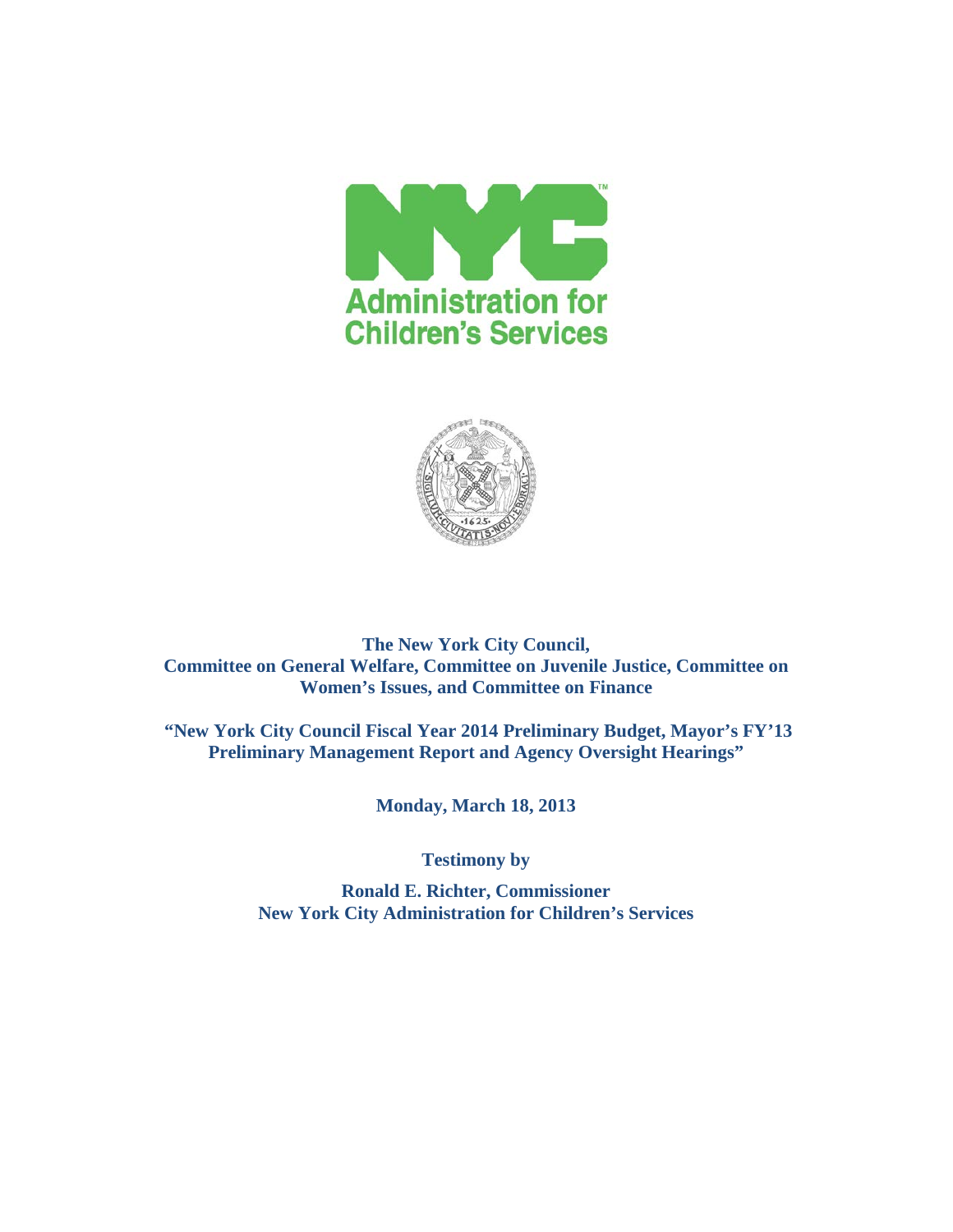## **The New York City Administration for Children's Services March 18, 2013**

# **"New York City Council Fiscal Year 2014 Preliminary Budget, Mayor's FY'13 Preliminary Management Report and Agency Oversight Hearings"**

Good afternoon Chairs Palma, Gonzalez, Ferreras, and Recchia and members of the General Welfare, Juvenile Justice, Women's Issues, and Finance Committees. I am Ronald Richter, the Commissioner of the Administration for Children's Services. With me today is Susan Nuccio, our Deputy Commissioner for Financial Services. I appreciate this opportunity to brief you on our preliminary budget, and to update you on our ongoing efforts to protect and serve New York City's children and young people, and to strengthen our City's families.

I would like to start by sharing with you some details regarding our budget. Children's Services' budget for Fiscal Year 2014 is \$2.7 billion, of which approximately \$810 million is City tax levy. As you are aware, the City's fiscal circumstances necessitated a PEG that we met with a combination of revenue and expense reduction initiatives, which fortunately do not require us to make significant service or personnel reductions in the coming fiscal year.

As part of our revenue-related initiatives, ACS benefited from New York City's ability to increase the federally-negotiated fringe reimbursement rate for personnel benefits from 30 to 46%, crediting ACS with \$55.3 million in City savings over Fiscal Years 13 and 14. ACS achieved \$17.3 million in City tax levy savings through a onetime revenue settlement for prior year services.

ACS is taking several steps to achieve cost savings. In early care and education, it is more important than ever that we ensure our limited resources are directed to pay only for services for eligible children and families. Therefore, we are partnering with the Mayor's Center for Innovation Through Data Intelligence to conduct data analysis that will enable us to make sure that we are paying only for those eligible for subsidized early care and education. We expect this data mining and fraud detection program to save approximately \$6 million to address inappropriate child care payments. In addition, for individuals transitioning off of public assistance, we will eliminate automatic eligibility continuation and apply state law to re-determine eligibility for child care services, which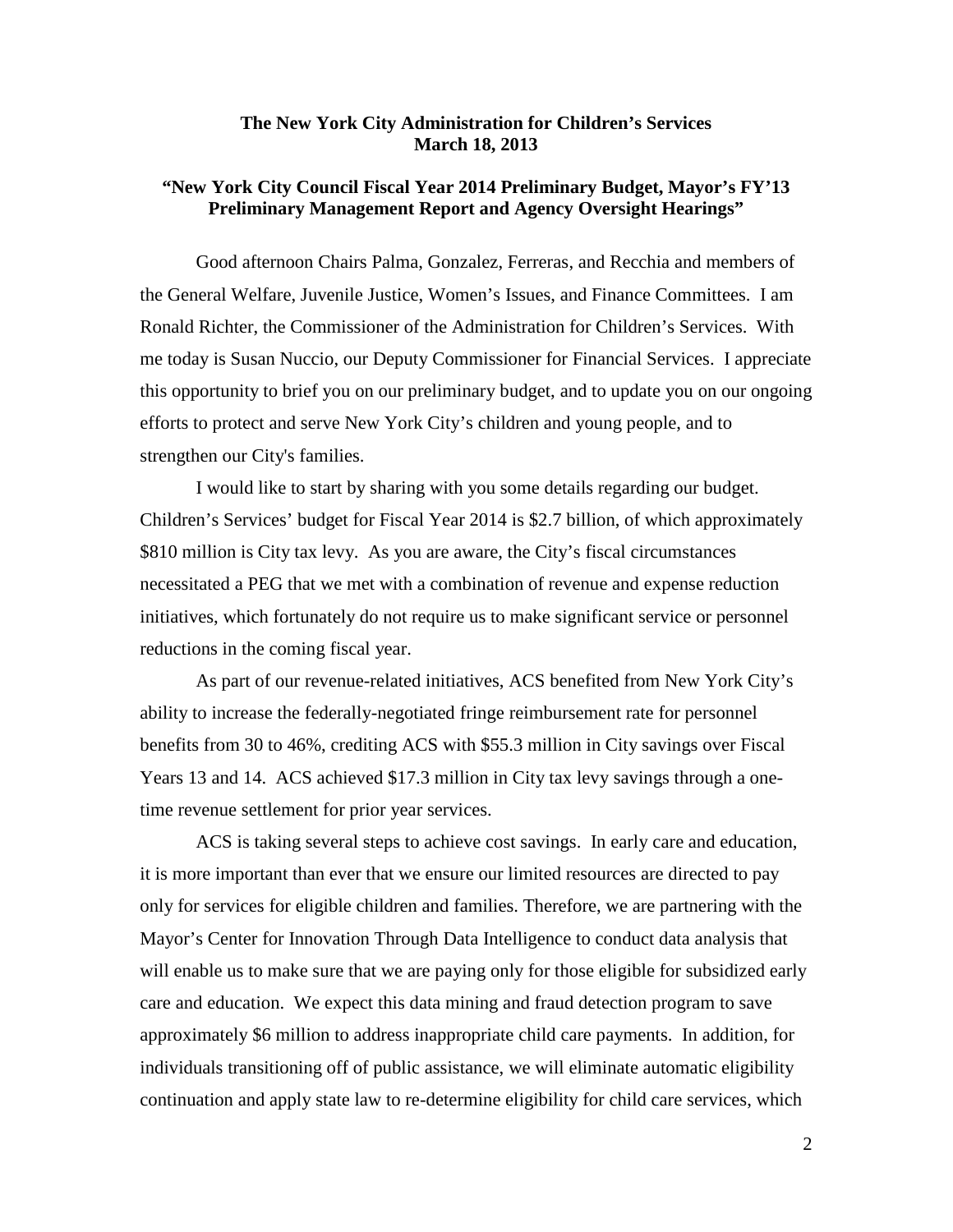we project will produce an additional \$5.2 million in savings. We anticipate that all families with children under five years of age who are transitioning off of public assistance and eligible for subsidized care can be served by *EarlyLearn*.

In the area of foster care and adoption, we are realizing savings in two areas. First, as the foster care census has decreased to record lows, so has the number of children receiving adoption subsidies, which will generate \$16 million in savings in Fiscal Year 13. Similarly, the number of children in residential placement who require attendance at specialized schools is also declining, resulting in \$4.4 million in City savings. Finally, ACS will save \$600,000 in City funds by consolidating office space as part of a City-wide effort regarding administrative leases. Fortunately, none of these savings will compromise the services that we continue to provide to children, young people, and families.

## **STRATEGIC PLAN UPDATE**

I would now like to highlight some of the key initiatives that we are implementing as part of our 2011-2013 Strategic Plan. Despite the challenges that the City faces in the current fiscal climate, I am pleased to report that we are making real progress in addressing our priorities across all areas of the agency, including juvenile justice, early care and education, child safety, foster care, and preventive services. We could not have achieved these accomplishments without the tenacity, dedication, and hard work of our more than 6,500 staff members, of whom I am incredibly proud.

## **Expanding Services and Planning for Teens to Secure Their Futures**

#### **Close to Home**

There are a number of initiatives that we have implemented that expand and strengthen the services that we provide to teens in both the child welfare and juvenile justice systems. ACS' Division of Youth and Family Justice has undertaken significant reforms in the past several years, which helped lead to record low use of detention, a twothirds reduction of youth placed in state confinement, a 50% drop in average lengths of stay, and a reduction in re-arrests.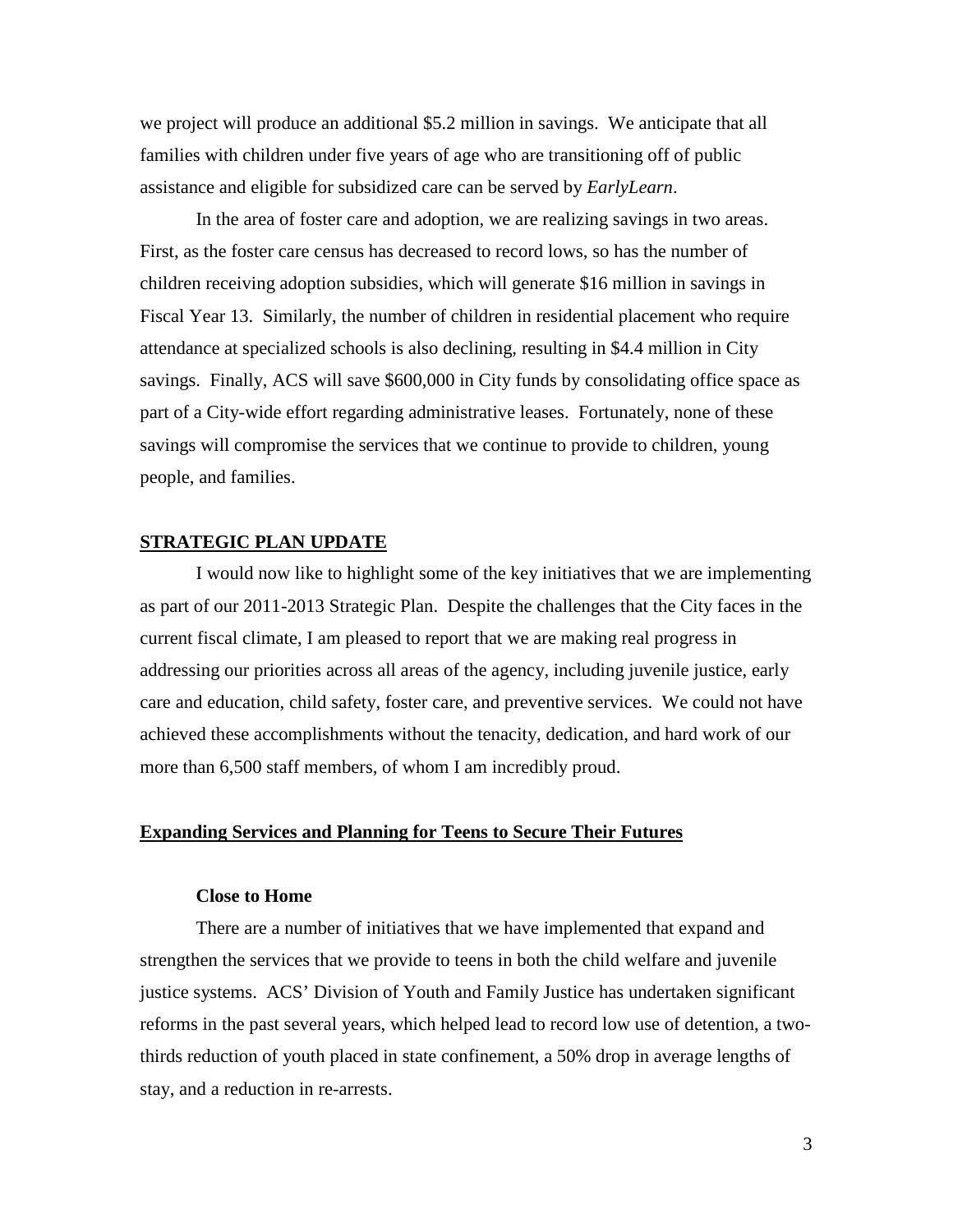Building on these successes, we have spent the past year implementing Close to Home, an unprecedented transformation of New York City's juvenile justice placement system. This transformation could not have occurred without the ongoing support of the Council. Juvenile Justice Chair Sara Gonzalez has been and continues to be a champion of our young people and their families, and for that we are continuously thankful. ACS worked expeditiously with stakeholders and providers to implement the first phase of Close to Home -- Non-Secure Placement. To prepare to launch Close to Home, ACS and our eleven non-profit provider agencies hired and trained a placement staff of more than 500 individuals to work with young people in non-secure, small-group residences primarily located throughout the City.

On September 1, 2012, per the statutory mandate, New York City began to assume custody of young people adjudicated as juvenile delinquents and requiring confinement in non-secure placement residences. We received young people directly referred to us from the Family Court, and started the months-long process of transferring young people from the New York State Office of Children and Families' (OCFS) facilities upstate to our contracted residences. We currently have 225 youth in our care, and once all of our providers are fully operational, we will have the capacity to serve 297 young people. In the past six months, 50 young people have completed their placements and transitioned back into their communities, where they are receiving aftercare services.

In addition to making sure youth remain connected to their families while in placement, another primary goal of Close to Home is educational continuity. New York City's Passages Academy is operating five school sites for young people in non secure placements. We are pleased to report that 98% of the youth being served by Passages Academy are obtaining New York City Department of Education (DOE) credits during the 2012-2013 school year. Of those, almost 50% earned between four and 10 credits last semester putting them closely on par with credit accumulation of young people in traditional school settings.

While we are pleased with the work of our DYFJ staff and providers, as expected, overhauling the juvenile placement system has not been without challenges. We continue to work closely with staff, provider agencies, the DOE, the New York City Department of Probation, as well as the New York State Office of Children and Families (OCFS) to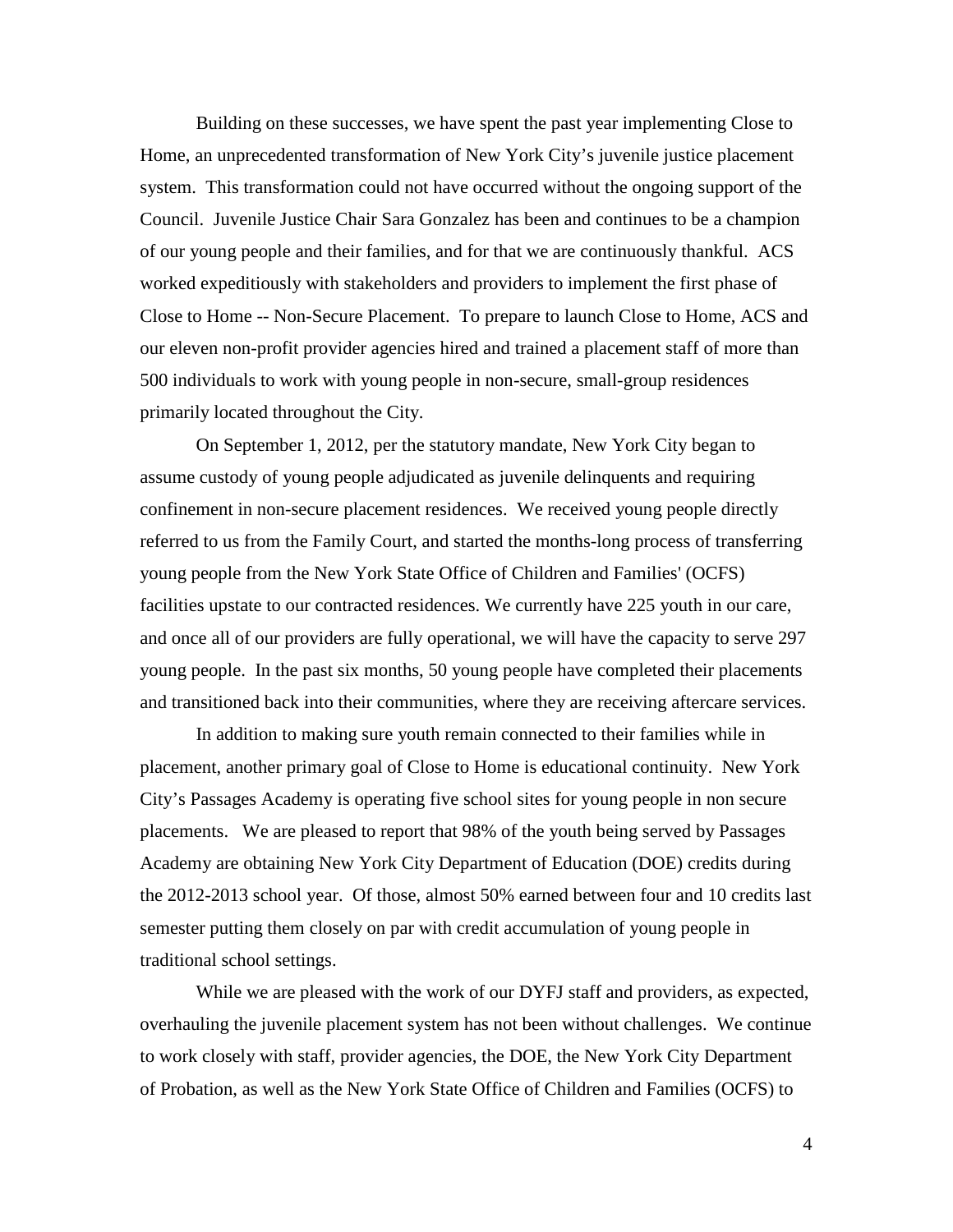strengthen the rehabilitative services provided to our young people, and ensure that they successfully transition back into the community with the tools and skills to advance their education and/or vocational goals, and lead productive lives.

ACS is currently planning for the second phase of Close to Home -- Limited-Secure Placement -- which will begin in the fall of 2013. This past fall and into the winter, we hosted five community forums in each of the boroughs to obtain the public's input on limited-secure placement. Last week, we released the draft plan for limited secure placement, which is available on our website; it incorporates the input that we received during the public forums, as well as from elected officials, advocates, and interested stakeholders. In April, ACS is hosting five public hearings – one in each borough – to obtain public comment on the Plan. We are also accepting written comments via mail and e-mail, and will incorporate that feedback before submitting a final version to OCFS for review and approval.

This spring, we will issue a Negotiated Acquisition seeking providers with extensive foster care, juvenile justice, and/or mental health experience to provide limitedsecure placement services to approximately 158 youth in approximately eleven residential settings. As we did for our non-secure placement providers, we will require our limited-secure placement providers to work with the local community. They will meet with and brief their local Community Board and police precinct, as well as create a community advisory board that will meet quarterly. These groups will consist of local residents, faith-based organizations, civic groups and other community members.

Throughout the implementation of Close to Home, New York City Council Juvenile Justice Committee Chair Sara M. Gonzalez and the Council have offered their support, guidance, and constructive feedback. As we testified in recent hearings before the Committee, ACS is in the process of creating a Juvenile Justice Oversight Board to provide oversight of our detention and placement facilities. We are also collecting and providing to the Council the same demographic data and incident information for our placement population that we presently provide for detention. We look forward to continuing to work closely with Chair Gonzalez and the Committee to further advance our juvenile justice reform efforts.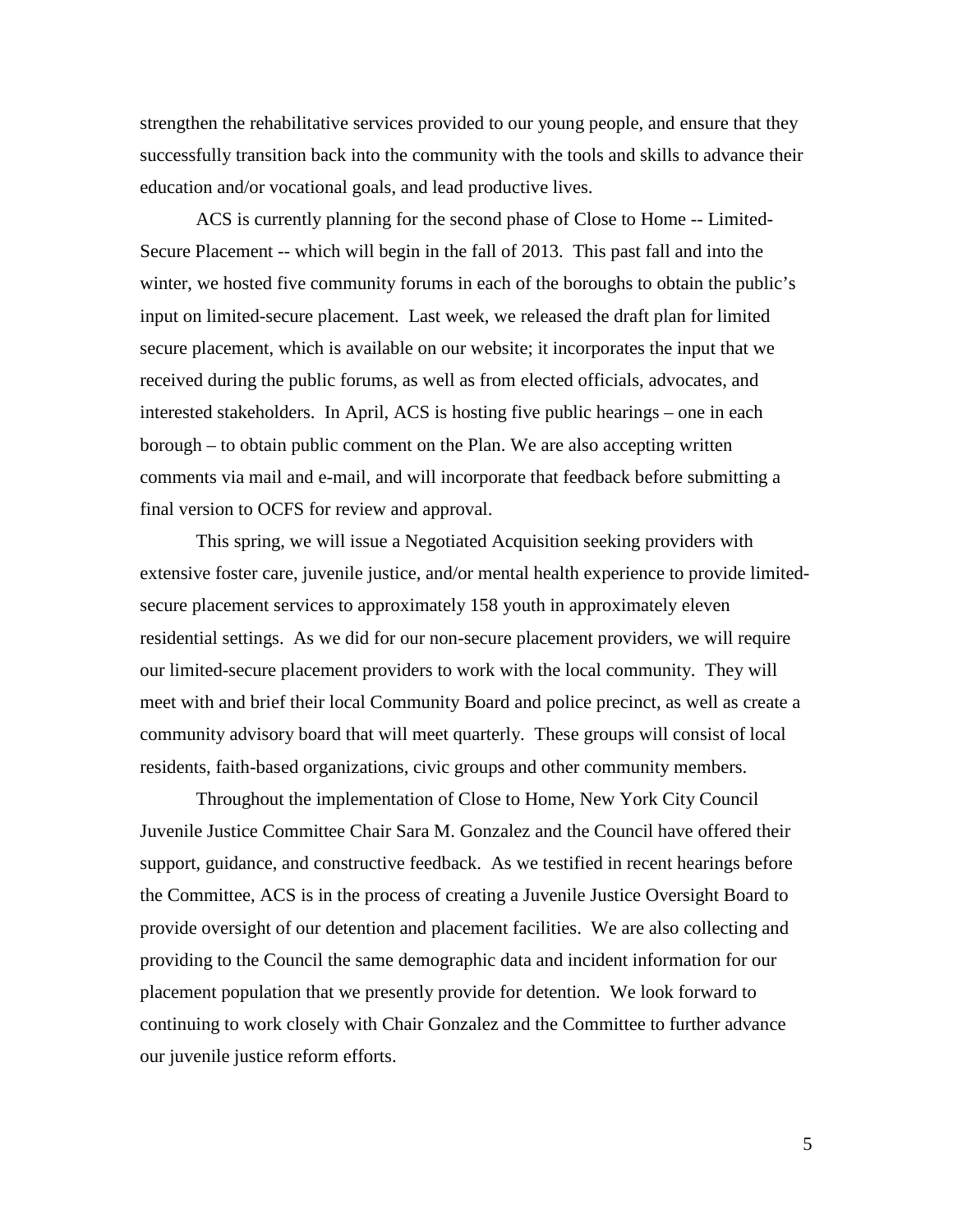#### **Teen Preventive Services Initiative**

Another way that ACS is strengthening services for teens includes the work that we are doing to help teens and families that we encounter through our child protective investigations. We are focusing on teens as our data reveals that over one-third of all abuse and maltreatment investigations conducted by the Division of Child Protection involved young people between the ages of 12 and 17. These investigations resulted in foster care placements for over 1,030 of the 12,000 teens that were part of an indicated investigation. Therefore, at the beginning of 2012, we launched a demonstration project that provided immediate, intensive, and home-based therapeutic services to teens at risk of foster care placement in Manhattan and two Bronx neighborhoods -- University Heights and Highbridge.

The project was enormously successful: the number of teens placed in foster care following a Child Safety Conference decreased by between 10% and 30%, respectively. Our borough offices reported that families were more open to assistance when they were offered services within 24-48 hours of referral. They also reported that engagement was significantly more successful when the intervention occurred in the home.

Those successes led ACS to issue two RFPs for programs that will serve teens in the child welfare system. When we award contracts next month, ACS and our provider partners will offer an array of services that are evidence-based, evidence-informed, and/or based on promising practices. We expect to meet the various needs of approximately 3,000 teenagers and their families. We anticipate a 20-30% reduction in the number of teenagers entering foster care directly as a result of our use of these services.

ACS is committed to preventing placement of teens where therapeutic services will enable them to remain safely at home in their communities. By providing intensive, specialized, home-based services when a family needs them most, we hope to continue a promising trend of reducing foster care placements, improving family functioning, reducing truancy, and keeping families together in their communities, where they belong.

6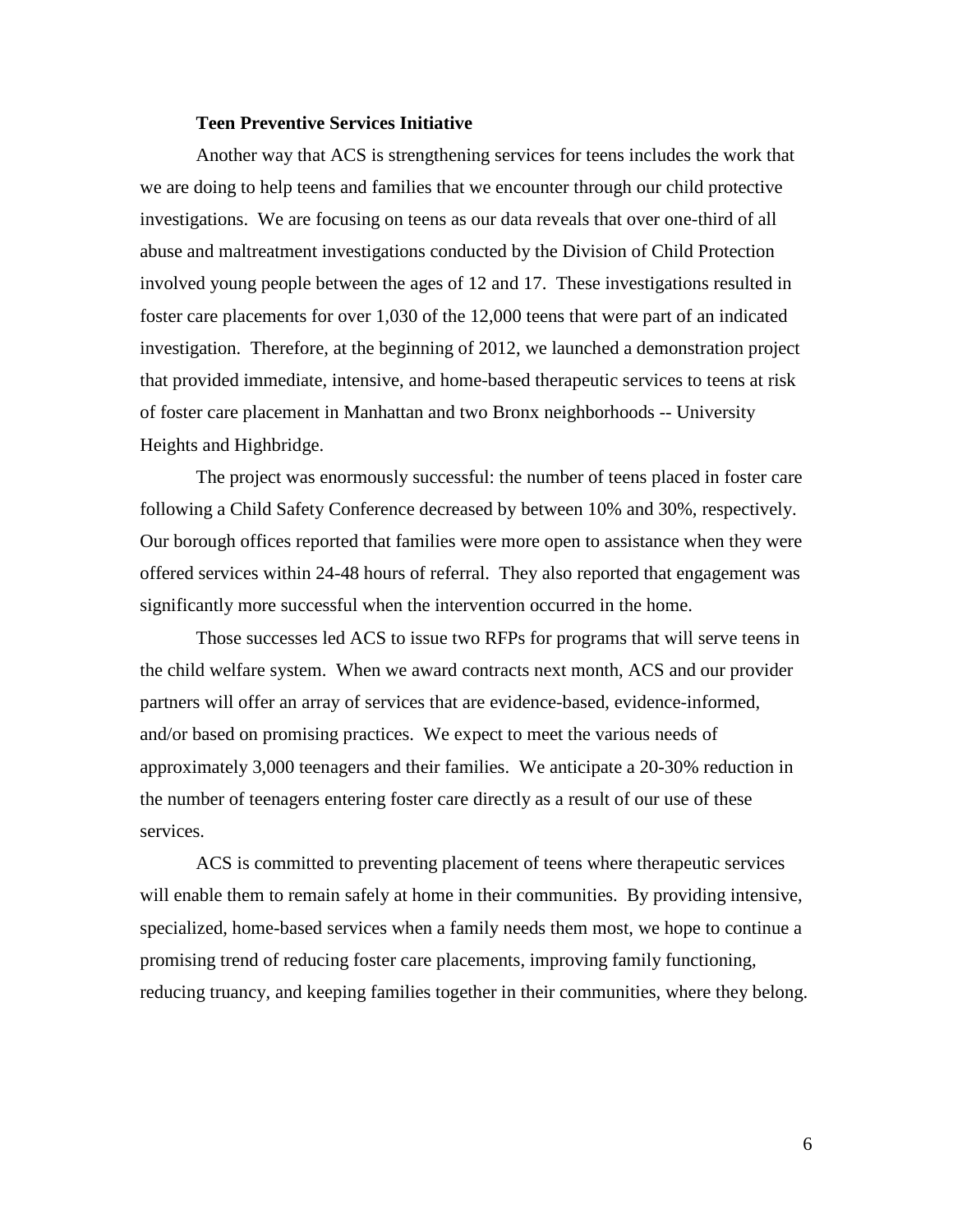#### **Improving Quality of and Access to Early Childhood Services**

#### *EarlyLearnNYC*

Early care and education has been an area of intense focus over the past year, and we are proud of what we have been able to accomplish. New York City oversees the largest publicly-funded childcare system in the country, where we invest over \$1 billion annually to meet the needs of over 110,000 children. We make this critical investment because of the clear benefits of these services to our youngest residents -- studies have shown that 90% of brain development occurs prior to age 5, so it is vitally important to stimulate young minds as early as possible. We also know that investing in quality early education helps to close disparities and prevents achievement gaps for disadvantaged children.

This is why we are pleased to have launched *EarlyLearn NYC*, an innovative model that transforms educational standards for over 42,000 children in contracted centers in New York City. *EarlyLearn NYC* merges early childhood education and child care into a single, seamless system to leverage resources and enhance services to New York City's neediest children. We are deeply grateful to our partners in City government for their assistance throughout all phases of planning and implementation.

We are also encouraged by President Obama's calls to make early care and education more accessible for children across the country, particularly for low income families. The federal vision for early care and education looks much like *EarlyLearn NYC*: a blended city, state, federal and private funding model that serves the highest need communities and is driven by the belief that quality early education helps to close disparities and prevents achievement gaps for disadvantaged youth. We encourage the Council to work with us to support passage of the President's groundbreaking proposal so that more of New York's City's neediest residents can gain access to these life-changing early care and education services.

As the President mentioned, young people with access to these services are more likely to finish high school and less likely to be held back, need remedial help, or become involved in the child welfare or juvenile justice systems. We agree and believe that once it is fully implemented, New York City's *EarlyLearn* will serve as a model for the rest of the country, providing quality early education to children and families from low-income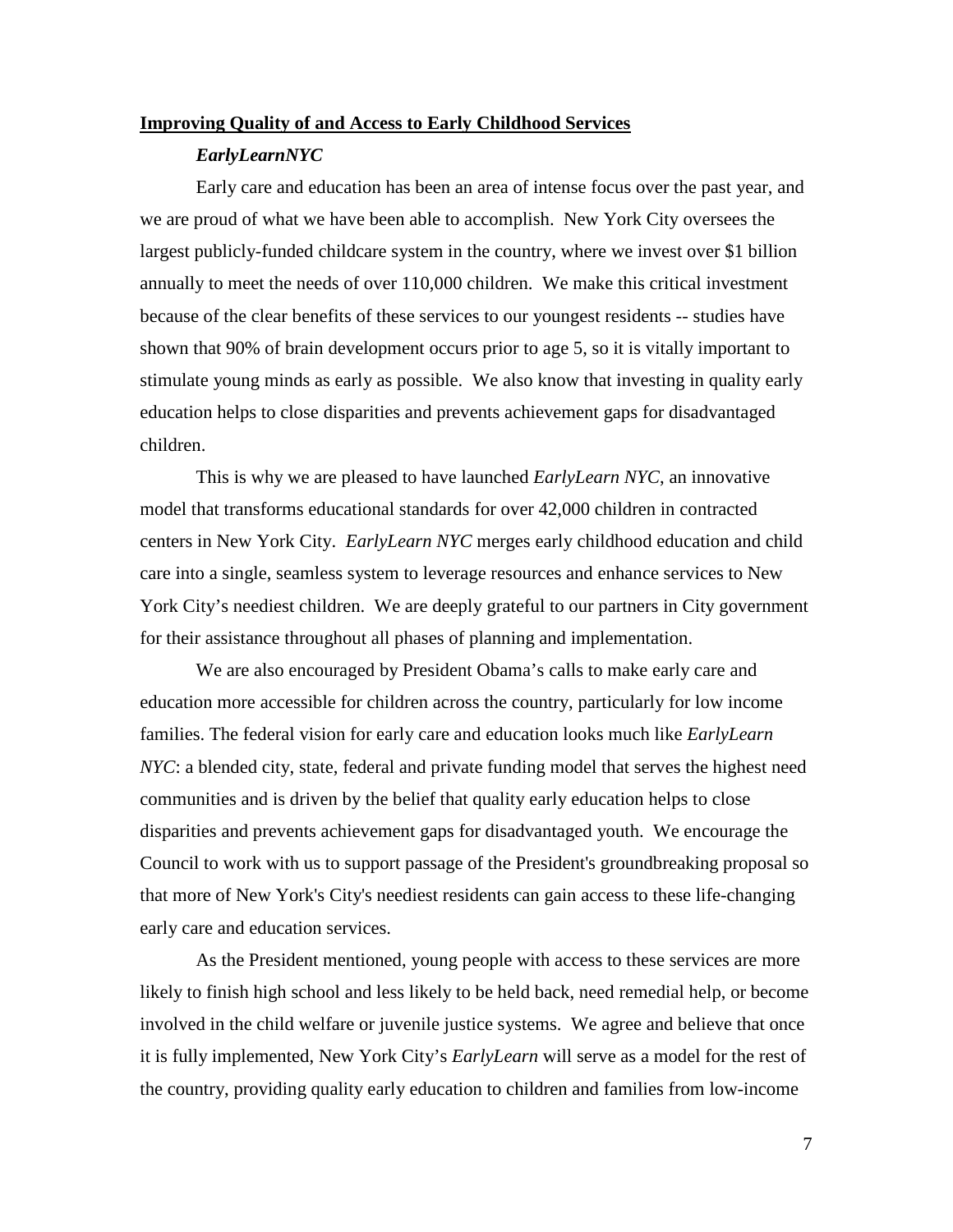communities that will prepare them to enter kindergarten and beyond. We are proud that New York City is on the vanguard of this national transformation.

ACS launched *EarlyLearn NYC* on October 1, 2012, and while we have faced challenges, we have made significant progress in transforming our early care and education system for the better. Today, we have 422 *EarlyLearn NYC* centers along with a vast family child care network across the City that together are able to serve over 42,000 children.

One of the challenges that our *EarlyLearn* providers encountered was Hurricane Sandy. As soon as the storm hit, our ACS Facilities' staff visited damaged sites to identify the various needs of the programs, including repairs and replacement of supplies and goods, most especially in the hardest hit areas of Coney Island, the Rockaways, and Staten Island. Our Early Care and Education program staff continues to work closely with the directors of the affected sites, to support and work with centers to develop a recovery plan. We collaborated with several City agencies including NYCHA, DOHMH, and DOE, to ensure continuity of service to children and families. In the wake of the storm, our Division of Early Care and Education and Office of Public and Private Partnerships identified funding opportunities for damaged facilities, and obtained in-kind donations of classroom supplies, including furniture, books, computers, and other learning materials. Our Office of Public-Private Partnerships was able to secure \$2 million in private grant funds for Early Care and Education sites that were affected by Hurricane Sandy. Construction is now underway at several of our hardest hit centers and fifteen have been able to reopen since the storm hit.

I want to thank Council General Welfare Chair Annabel Palma and the rest of the Committee for working with us during the transition and providing leadership on this critical issue. We were pleased to be able to provide the Council with an update brief on EarlyLearn last week, and we look forward to our ongoing collaboration.

#### **Enhancing Child Safety**

## *Family Assessment Response (FAR)*

ACS Child Protective Specialists investigate approximately 60,000 reports of child abuse and maltreatment every year to ensure the safety of New York City's children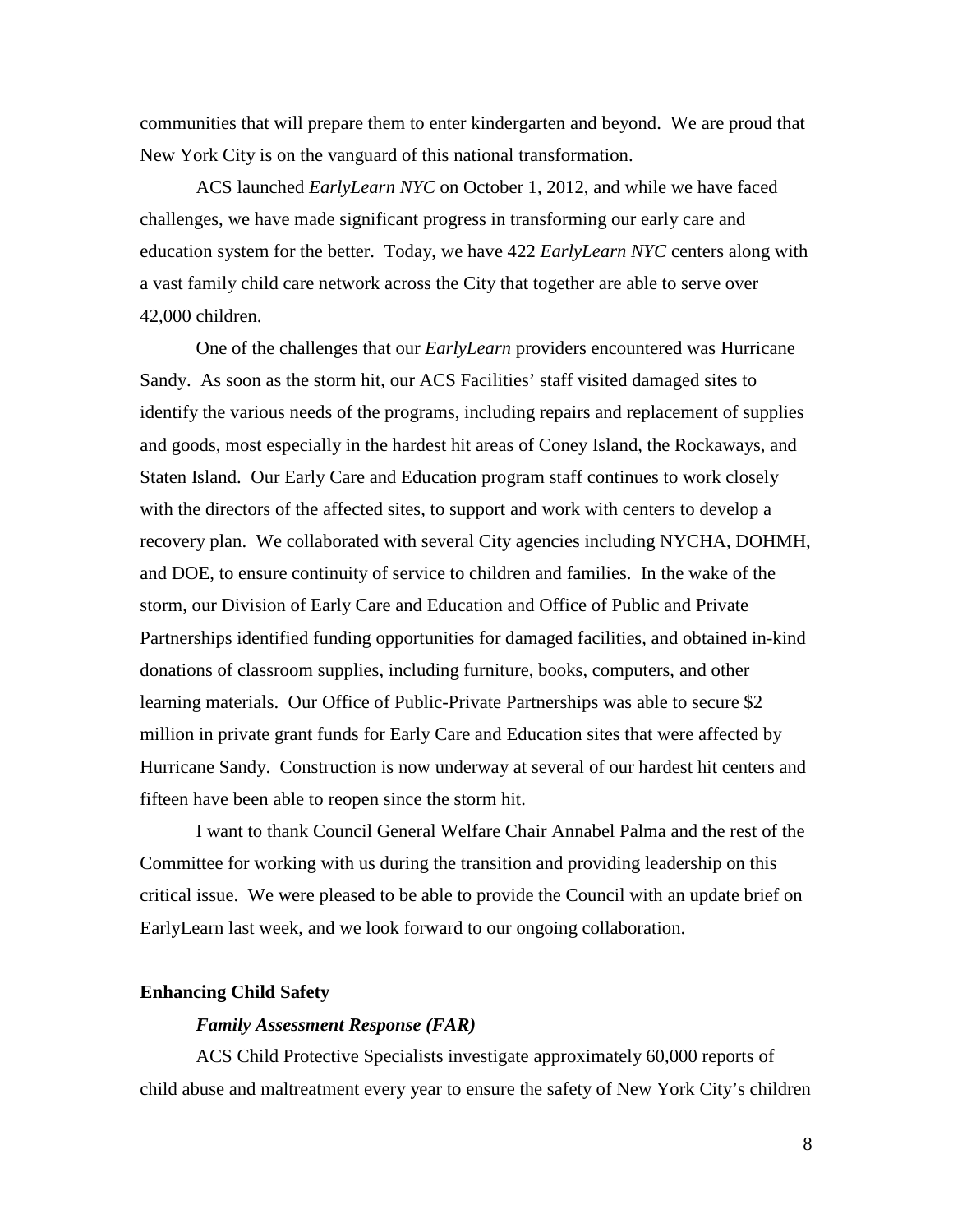and young people. To strengthen our work on enhancing child safety, we have been examining an approach to child welfare that, in certain cases, would allow child protective workers to focus on safety through family engagement and relationship building rather than the investigative process. This approach, called Family Assessment Response (FAR), is an alternative to the established full scale child protective investigation.

FAR views the family as partners. The approach is based on family-centered and family-led child welfare practice that leads to more effective engagement and helps the family to own the change process. FAR emphasizes a comprehensive assessment to identify and resolve the family's unmet needs that may have contributed to the alleged neglect. FAR is solution focused without being allegation driven. Within FAR, allegations are referred to as 'areas of concern' to reduce the family's level of anxiety, anger, and frustration. The FAR worker does complete a full assessment of safety, risk, functioning, strengths and challenges and the focus is to bring about behavioral change and improve family functioning.

In January, ACS rolled out a demonstration project for the Family Assessment Response in the Queens communities of Astoria, Sunnyside, Woodside, Jackson Heights, Elmhurst, Corona, Flushing, Whitestone, Bayside, and Little Neck. We are two months into the project and can report that the majority of the 87 cases accepted into FAR thus far have been based on educational neglect allegations. We will be formally evaluating the demonstration and, based on results, will assess whether we should move forward with implementing FAR city-wide.

# **Strengthening Placement Stability & Reducing Time to Permanency for Children in Foster Care**

#### *ChildSuccessNYC*

As noted earlier, we currently have a record low census in foster care -- fewer than 13,000 children and young people in foster care as of the end of 2012 -- that is less than half of the estimated 28,000 children that were in foster care in 2002. While this is a significant accomplishment, we believe that we must further improve foster care services for our children, young people and families.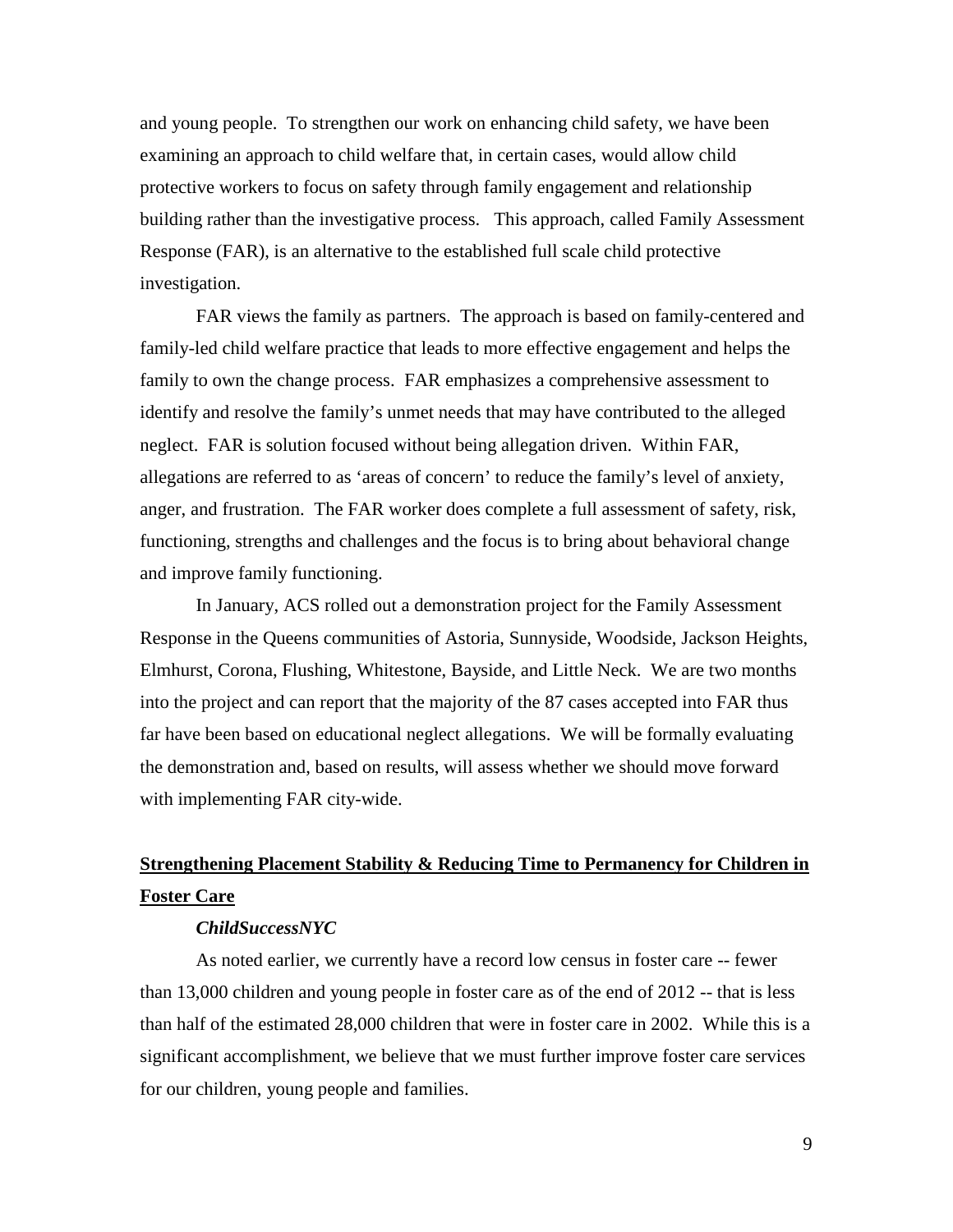Currently, there is no specific model for family foster care. New York State ranks  $48<sup>th</sup>$  in the country in time-to-permanency through adoptions. While in recent years we have seen the average length of time between removal and reunification decrease to about seven months, we can and must do better.

To address this, ACS launched *ChildSuccessNYC*, an initiative to improve safety and stability, enhance well-being, and expedite permanency for children in foster care by linking together evidence-based model components to establish a New York City model of foster care services. Our goal is to establish, fund, support, and monitor a model of foster care that will improve outcomes for families. *ChildSuccessNYC* is based on program components that are evidenced-based or evidence-informed. We are testing the model this fiscal year with five diverse providers that represent 20% of the children and young people in general foster care.

*ChildSuccessNYC* and our new permanency planning policy will require compliance with the standards set forth in the Adoption Safe Families Act (ASFA) and support parents and foster parents to achieve more timely permanency. C*hildSuccessNYC* will assist parents immediately after children are removed to address the reasons their children came into care, and will provide intensive aftercare to support a much shorter time to reunification. Based on what we learn from this demonstration project, our intention is to offer the new model system-wide.

#### **Safe Harbor**

While not originally part of our Strategic Plan, yet aligned with our priorities to improve child safety and expand services to teens, we recently received funding from New York State to enhance the City's work to identify and serve youth who have been or are at risk of being sexually exploited. We recently testified before the Youth Services and General Welfare Committees regarding our plans, which include a number of components. We are working with our partners at the Department of Youth and Community Development to increase their street outreach and Summer Youth Employment Program targeted to exploited young people. Additionally, we are improving upon the services provided at our Children's Center by training staff to identify and meet the needs of sexually exploited youth better. Given that advocates and

10